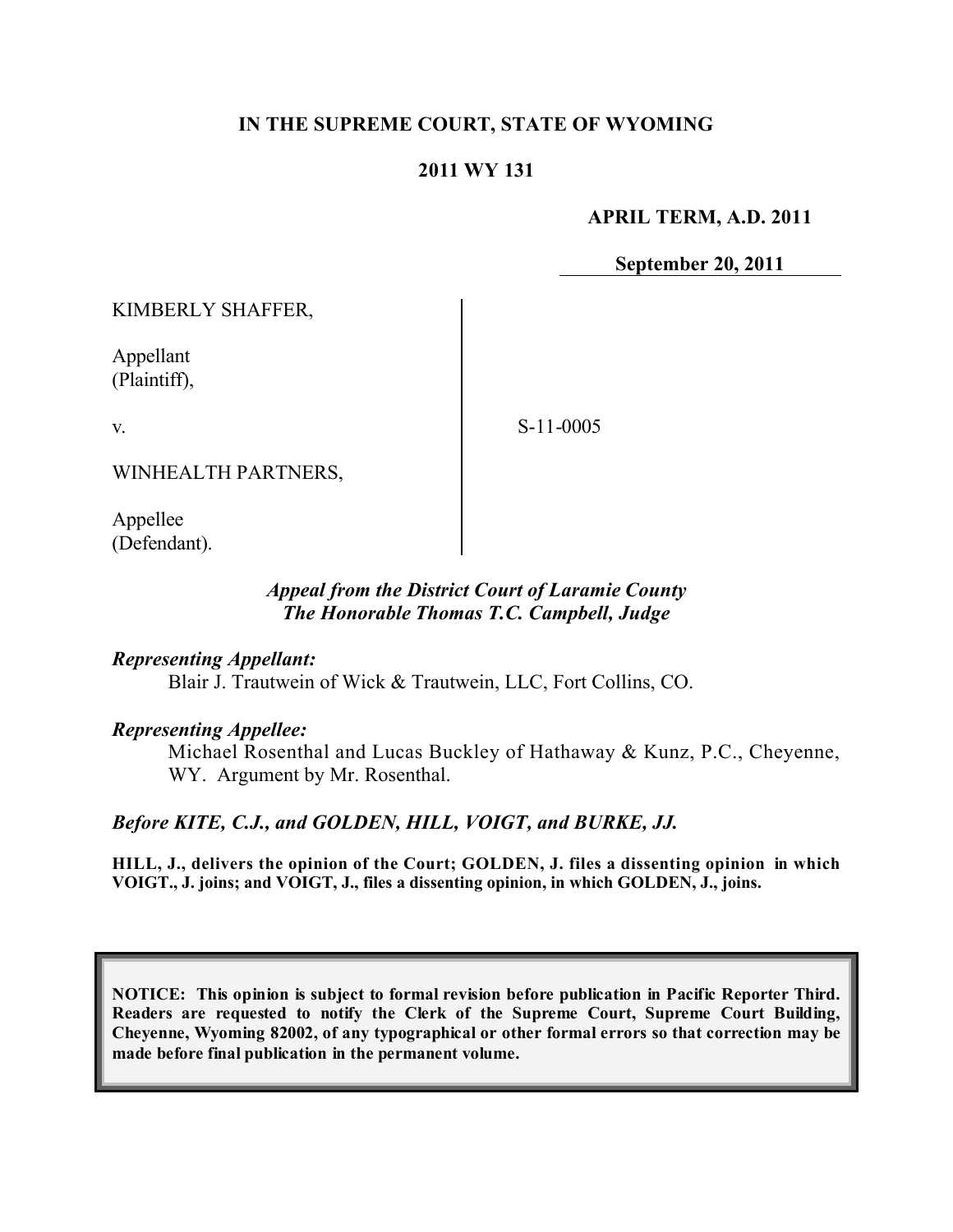#### **HILL,** Justice.

[¶1] Appellant, Kimberly Shaffer (Shaffer), challenges an order of the district court granting summary judgment in favor of the Appellee, WINhealth Partners (WIN). Shaffer contends that there are ambiguities in the insurance contract which the district court interpreted incorrectly as a matter of law, and that there are genuine issues of material fact with respect to terminology used in the insurance contract that governs in this case. We will reverse the district court's order granting summary judgment in favor of WIN, direct the entry of a partial summary judgment in favor of Shaffer on her claims for benefits, and remand this matter to the district court for further proceedings so as to address Shaffer's other claims, including "bad faith" and attorney's fees.

#### **ISSUES**

[¶2] Shaffer raises these issues:

#### **A. Did the trial court improperly grant summary judgment on all issues in favor of [WIN]?**

1. Is Article VI, Part II, (Exclusions and Limitations) subpart 45 ambiguous as to whether it applies only to cosmetic breast reduction surgeries or all breast reduction surgeries?

2. Does the term "reduction mammoplasty" have a single plain meaning or two plain meanings?

3. Did the trial court err in considering the affidavit of Dr. Wyatt as it is parol evidence in determining the meaning of subpart 45?

4. Did the trial court err in finding Dr. Wyatt's affidavit was not disputed by competent evidence?

5. Did the trial court err in failing to consider other parts of the WINhealth contract when determining that subpart 45 (reduction mammoplasty) was an exclusion applying to all breast reduction surgeries rather than a limitation applying only to cosmetic surgeries?

#### **B. Did the trial court err in failing to grant partial summary judgment on the contract issues in favor of Shaffer?**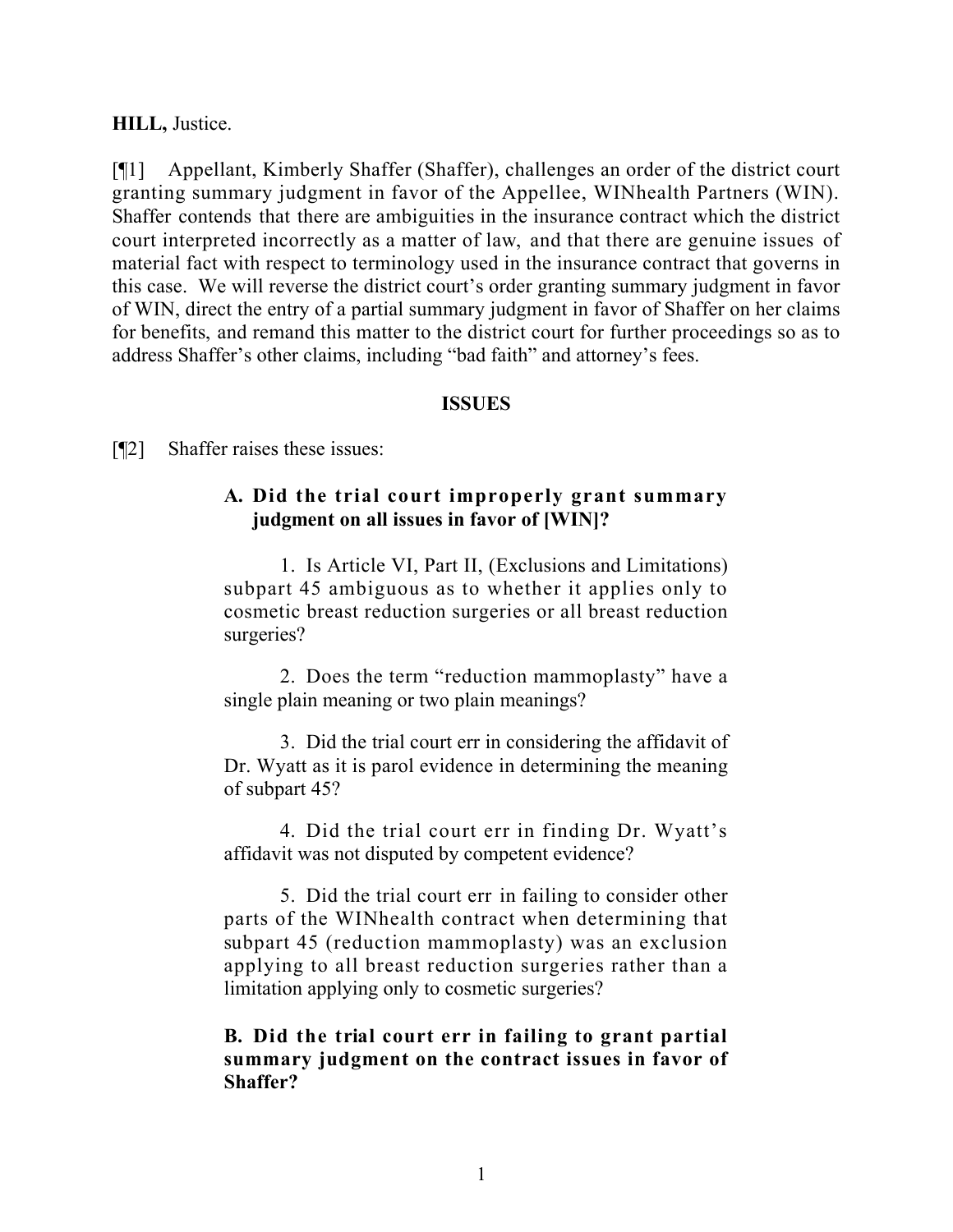1. Did the trial court err in finding Article VI, Part II (Exclusions and Limitations) subpart 28 dealing with complications of operations excluded by the WINhealth policy applies and denies coverage for Shaffer's penicillinresistant MRSA infection?

2. Did the court err in failing to consider the differences in language between subparts 8 and 28 in interpreting subpart 28?

3. Does subpart 8 provide a basis to deny a medically necessary surgery?

WIN restates the issues as follows:

- 1. The district court's grant of summary judgment was appropriate as no material issue of fact exists as to the definition of a "reduction mammoplasty" and a judgment was appropriate as a matter of law.
- 2. [Shaffer] was not entitled to a summary judgment.

# **FACTS AND PROCEEDINGS**

[¶3] In her complaint, Shaffer alleged that on August 17, 2005, her primary care physician, James G. Haller, M.D. (Dr. Haller), examined her regarding ongoing shoulder pain and back pain, as well as a recurring interiginous rash beneath her breasts. Dr. Haller referred Shaffer to William J. Wyatt, M.D. (Dr. Wyatt) for further treatment. Shaffer then consulted with Dr. Wyatt on September 8, 2005, and he advised her that her "symptoms could be improved upon greatly by a Bilateral Breast Reduction Mammoplasty." On October 18, 2005, Shaffer consulted with Jeffery K. Chapman, M.D., (Dr. Chapman) regarding her symptoms. He observed bruising on Shaffer's shoulders from her bra straps and a rash beneath her breasts. Shaffer also advised Dr. Chapman of her ongoing low back pain. Dr. Chapman advised her that breast reduction surgery is very much medically indicated to control the symptoms described above.

[¶4] Shaffer had health care coverage through her husband's employment with the City of Cheyenne. Shaffer provided her medical records to that health care insurer, Great West Healthcare, and breast reduction surgery was authorized upon its determination that the surgery was medically necessary. The surgery was accomplished in late December of 2005.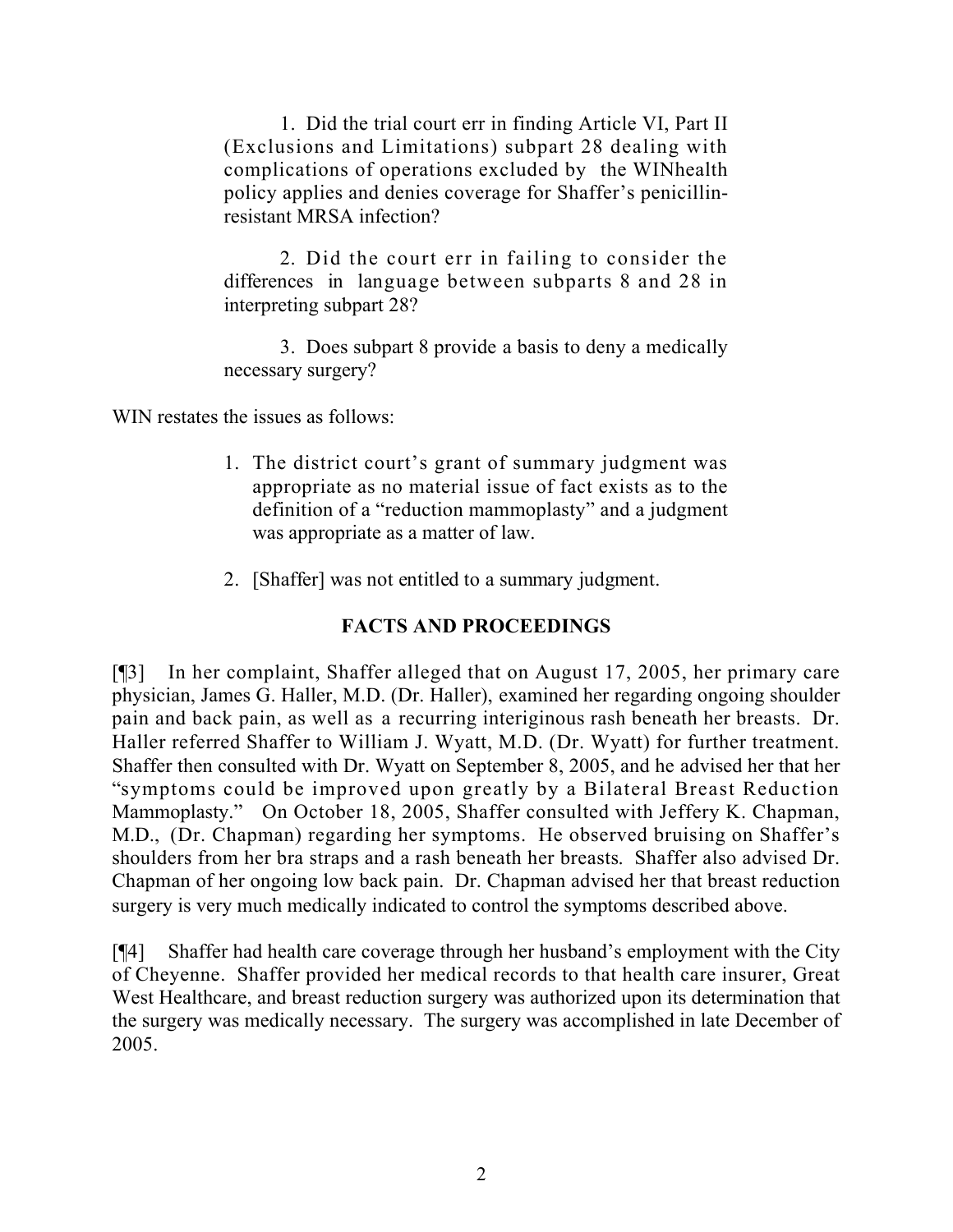[¶5] At the turn of the year 2006 (i.e., January 1, 2006), the health care insurer for the City of Cheyenne changed from Great West to WIN. On or about January 2, 2006, Shaffer noticed redness and swelling around the areas affected by the surgery, and she immediately sought medical attention. She was hospitalized for an MRSA (Methicillinresistant Staphylococcus aureus) infection and was treated aggressively as that condition is life threatening. MRSA is frequently contracted during surgery and in hospitals and is then described more accurately as health-care associated MRSA (see http://www.mayoclinic.com/health/mrsa/DS00735).

[¶6] Shaffer presented the bills for the treatment she received in early 2006 to WIN and her claims were denied, in part on the basis that the treatment she received for her MRSA infection arose from treatment to improve appearance. Shaffer went through three levels of appeal with WIN but was not successful in getting WIN to change its original decision.

[¶7] On January 2, 2009, Shaffer filed a complaint alleging that because of WIN's actions/omissions, she suffered economic damages, pain, suffering, and emotional damages. She alleged breach of contract, bad faith breach of contract, and she asked for attorney's fees and prejudgment interest. The parties filed cross motions for summary judgment regarding the interpretation of the insurance contract. They submitted sections of the insurance contract, which is entitled "Medical Benefit Plan Information and Evidence of Coverage" (EOC), as part of the summary judgment materials.

[¶8] The district court reviewed the insurance contract and concluded that the language clearly and unambiguously excluded coverage for Shaffer's breast reduction surgery. Because the contract also excluded coverage for treatment of complications arising from non-covered services, the district court concluded that Shaffer was not entitled to benefits for treatment of her MRSA infection. Consequently, it granted summary judgment in favor of WIN. Shaffer appealed.

# **STANDARD OF REVIEW**

[¶9] We will affirm a summary judgment provided there is no genuine issue of material fact and the law clearly entitles the moving party to prevail. An insurance policy constitutes a contract between insurer and insureds. When the parties have stipulated to all material facts, summary judgment is proper if such an insurance contract is found to be unambiguous. *Aaron v. State Farm Mut. Auto. Ins. Co.*, 2001 WY 112, ¶ 8, 34 P.3d 929, 931 (Wyo. 2001) (internal citations omitted).

[¶10] In addition,

It is well established through this court's precedent that general principles of construction will be followed when interpreting conditions of an insurance agreement.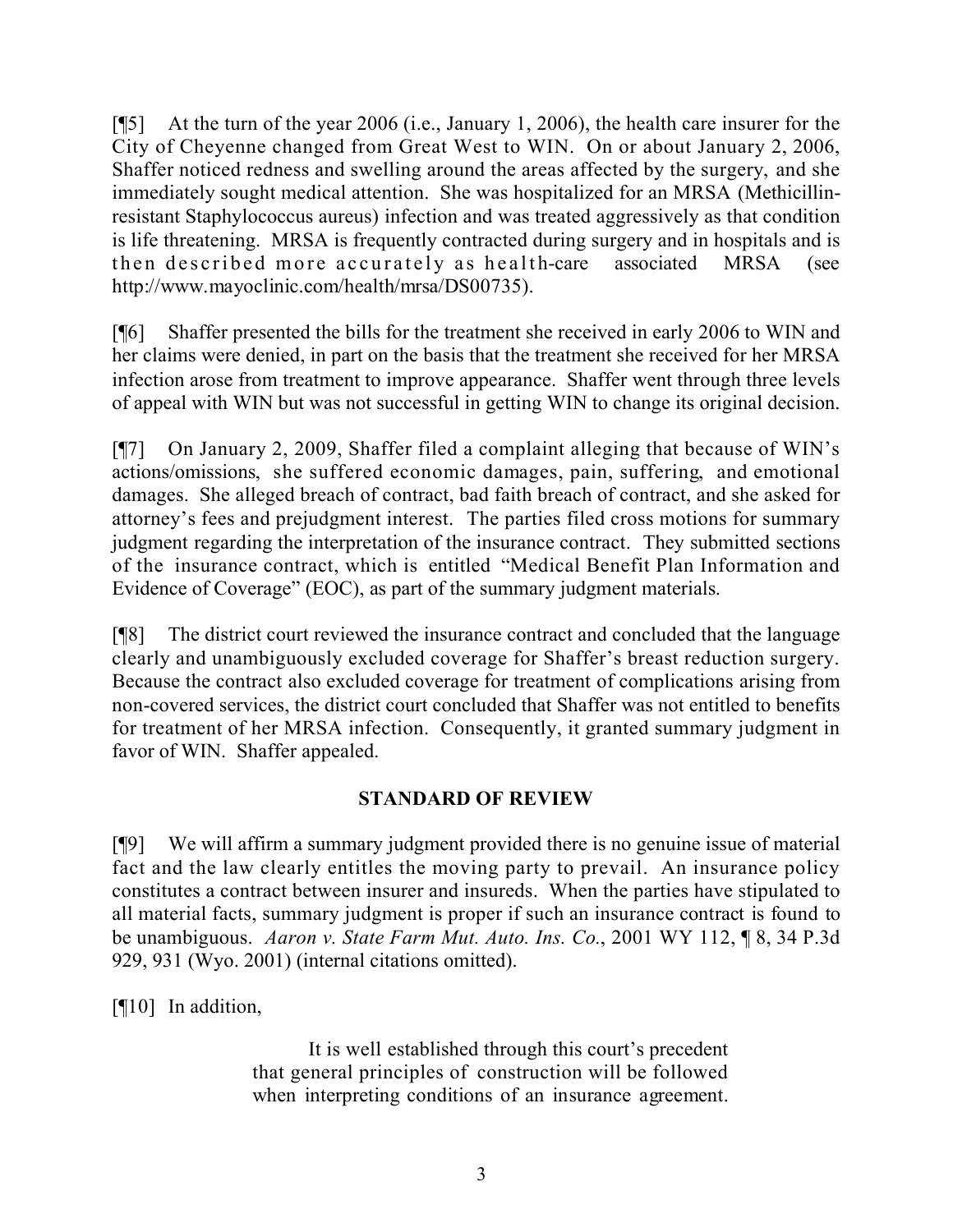Basic tenets stated in *McKay v. Equitable Life Assurance Society of the United States*, 421 P.2d 166, 168 (Wyo.1966), and applied in controversies involving insurance policies in the state of Wyoming are:

1. "[T]he words used will be given their common and ordinary meaning.... Neither will the language be 'tortured' in order to create an ambiguity."

2. "The intention of the parties is the primary consideration and is to be ascertained, if possible, from the language employed in the policy, viewed in the light of what the parties must reasonably have intended."

3. "Such [insurance policy] contracts should not be so strictly construed as to thwart the general object of the insurance.... [T]he parties have the right to employ whatever lawful terms they wish and courts will not rewrite them."

4. "Absent ambiguity, there is no room for construction and the policy will be enforced according to its terms."

5. "[W]here such [insurance policy] contracts are so drawn as to be ambiguous and uncertain and to require construction, the contract will be construed liberally in favor of the insured and strictly against the insurer. Also, if the contract is fairly susceptible of two constructions, the one favorable to the insured will be adopted."

*Commercial Union* [*Ins. Co. v. Stamper*, 732 P.2d 534] at 539 (citations omitted); see also *State ex rel. Farmers Ins. Exch. v. District Court of Ninth Jud. Dist.*, 844 P.2d 1099, 1101 (Wyo.1993).

*Aaron*, 15, 34 P.3d at 933; and see *Mena v. Safeco Ins. Co.*, 412 F.3d 1159, 1163 (10<sup>th</sup>) Cir. 2005).

#### **DISCUSSION**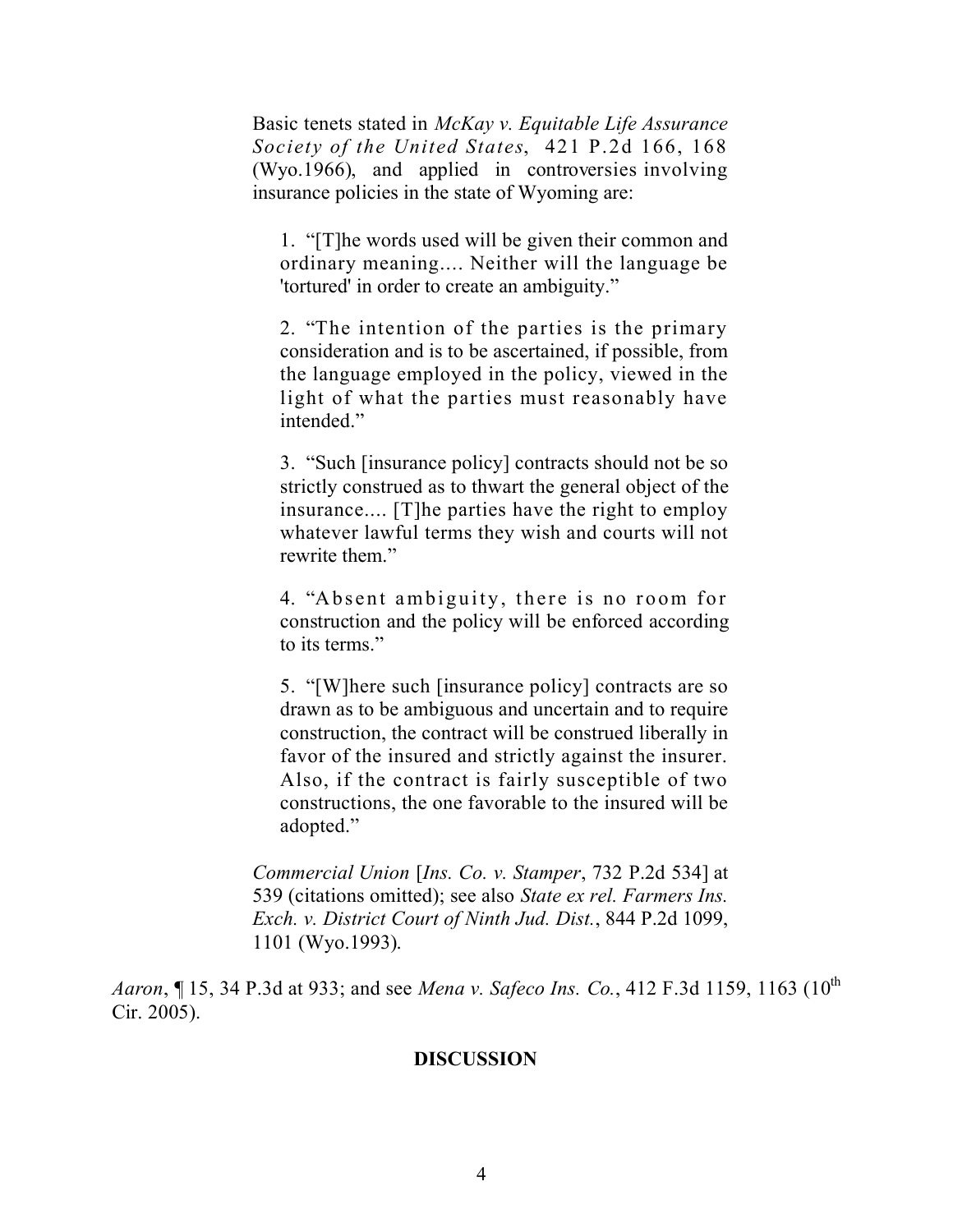[¶11] Several provisions of the insurance contract were provided with the parties' summary judgment submissions. Section 5.2.A states in relevant part:

## **2. OVERVIEW OF DIRECT BENEFITS**

A. Members are entitled to receive Covered Services specified in Section 6 if ALL of the following requirements are satisfied:

1) The Covered Services are medically necessary;

. . . .

6) No Exclusion or limitation applies to the Covered Services**.**

[¶12] Section 6 of the EOC is entitled "Covered Services" and includes the "Description of Plan Benefits" in Section 6.I and the "Benefit Plan Exclusions and Limitations" in Section 6.II. The parties point to the following provisions in Section 6.I as being relevant:

I. DESCRIPTION OF PLAN BENEFITS

. . . .

23. RECONSTRUCTIVE SURGERY.

. . . .

Not Covered:

Cosmetic Surgery – any surgical procedure (or any portion of a procedure) performed primarily to improve physical appearance through change in bodily form, except repair of accidental injury.

- Penile prosthesis (any type)
- $\bullet$  Breast reduction surgery<sup>1</sup>

The referenced portions of Section 6.II state:

II. BENEFIT PLAN EXCLUSIONS AND LIMITATIONS:

<sup>&</sup>lt;sup>1</sup> It is not clear if  $\P$  23 has additional provisions, as the page ends with the bulleted reference to "Breast" Reduction Surgery" and the following page of the insurance contract is not included in the record.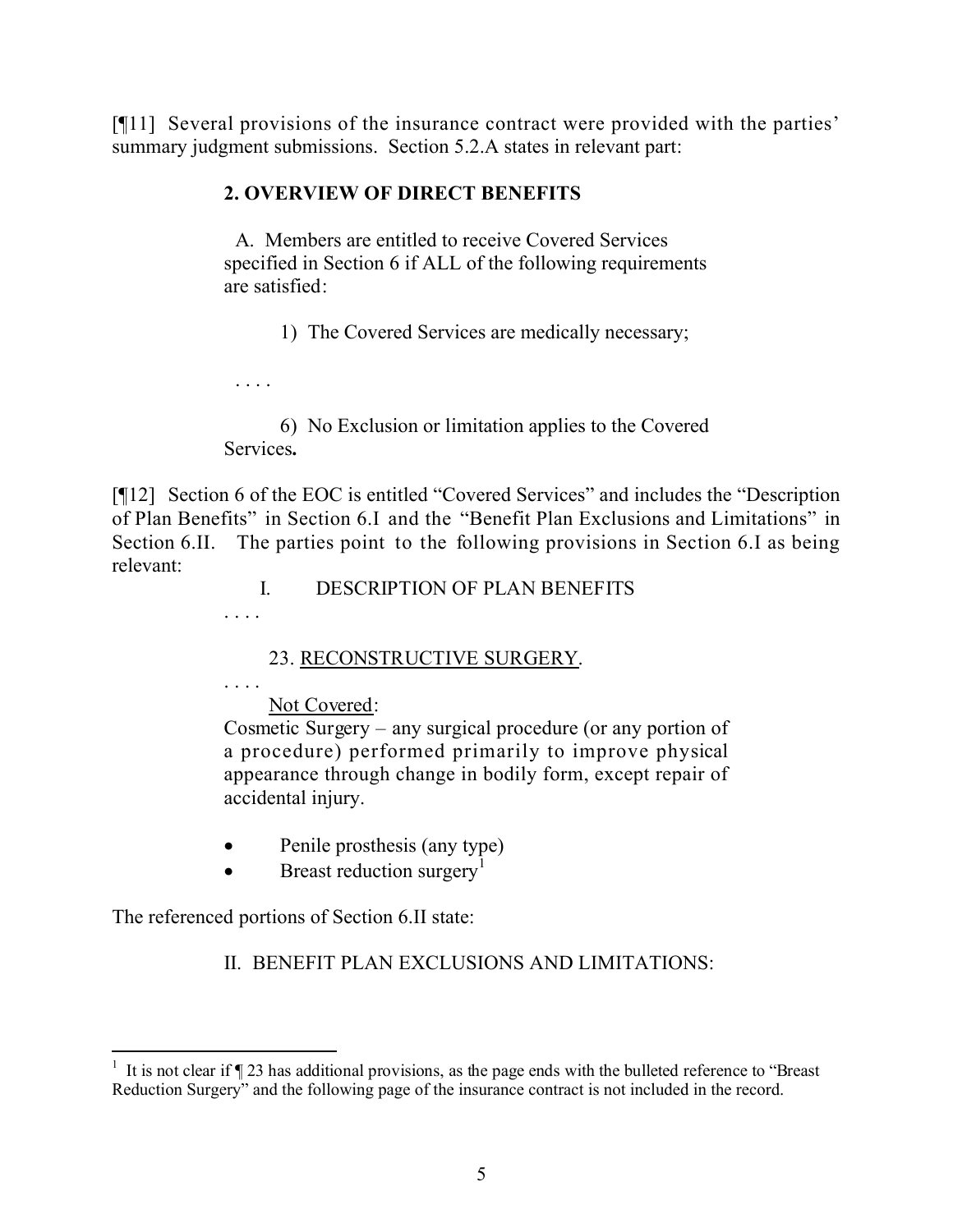The following services are not covered or are subject to limitations**:**

8. For the correction of, or complications arising from, treatment or an operation to improve appearance if the original treatment or operation either was not a covered expense under this plan of benefits or would not have been covered if the patient had been insured.

….

….

28. For complications or side effects arising from services, procedures, or treatments excluded by this policy. ….

45. Reduction Mammoplasty.

WIN's motion for summary judgment also included an affidavit from William J. Wyatt, M.D. Dr. Wyatt attests to the fact that in his area of specialty (plastic surgery), there is no difference between "breast reduction," "reduction mammoplasty," or "reduction mammaplasty."

[¶13] The district court's decision letter summarized its interpretation of the EOC as follows:

- 1. The WINhealth policy generally covers services that are medically necessary and listed in *Article 6, Part I.*
- 2. *Article 6, Part II, Subpart 45* imposes a blanket exclusion of coverage for reduction mammoplasty, a term which is synonymous with breast reduction surgery. . . .
- 3. *Article 6, Part II, Subpart 28* excludes from coverage complication and side effects which result from surgeries not covered by the policy. Because breast reduction surgery is an excluded surgery, WINhealth is not obligated to provide benefits for treatment of Shaffer's resulting "MRSA" infection. It makes no difference that Shaffer was insured prior to the infection by a different carrier who covered the underlying procedure.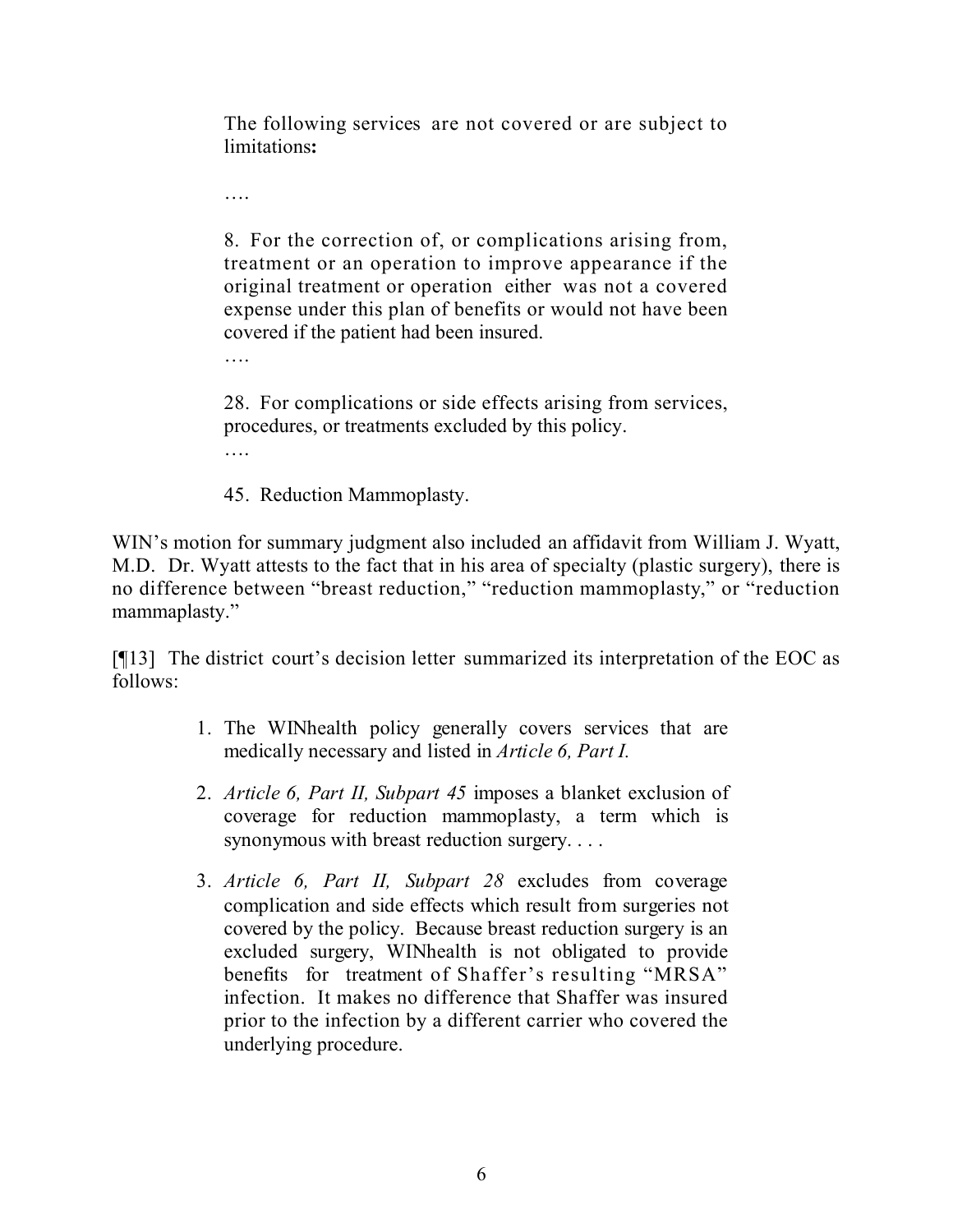[¶14] It is undisputed that Shaffer's breast reduction surgery was medically necessary and was not performed for cosmetic purposes. It is likewise clear that the MRSA infection was a complication of her breast reduction surgery. Section 6.II, ¶ 28, excludes from coverage complications and side effects resulting from surgeries not covered by the policy. We start, then, with a determination of whether Shaffer's breast reduction surgery was covered by WIN's policy. The parties disagree as to whether Shaffer's non-cosmetic breast reduction surgery falls within the definition of reduction mammoplasty referred to in 6.II, ¶ 45. WIN claims the term refers to all breast reduction surgeries, while Shaffer argues that it only applies to cosmetic breast reductions.

[¶15] In accordance with our contract interpretation principles, we begin with the plain language of the contract. The term "reduction mammoplasty" is not defined in the insurance contract. We, therefore, apply the ordinary and common meaning of the term. See, e.g., *Aaron*, ¶ 15, 34 P.3d at 933. 4A *Lawyer's Medical Cyclopedia*, § 31.26 (6<sup>th</sup> ed. 2011) describes reduction mammoplasty as:

> Reduction mammaplasty is occasionally performed for purely cosmetic purposes. More often, women seek surgical relief from the discomfort caused by massive, heavy, pendulous breasts. The female breast can become large enough to restrict physical activity, interfere with breathing, prevent sleep, and cause constant pain. Operations to relieve such distress are certainly not purely cosmetic surgery. Sagging of the breast tissue (ptosis) tends to occur naturally with age. Ptosis occurs because a large breast is a heavy organ. The gland is somewhat loosely attached to the anterior chest wall, and with aging, these attachments stretch and loosen. The skin envelope that covers the breast is also distensible and will gradually stretch under the constant weight of the sagging, heavy gland.

This description of reduction mammoplasty confirms that the term is synonymous with breast reduction surgery and applies whether the procedure is performed for cosmetic or non-cosmetic purposes. The definition is also consistent with Dr. Wyatt's testimony that in his specialty of plastic surgery, there is no difference between "breast reduction," "reduction mammoplasty," or "reduction mammaplasty."<sup>2</sup>

<sup>&</sup>lt;sup>2</sup> Shaffer argues that the district court erred by considering extrinsic evidence in the form of Dr. Wyatt's testimony defining the medical terms. In addition, she argues that if it was appropriate to consider Dr. Wyatt's testimony, then the district court also should have considered her testimony as to her understanding of the meaning of the terms. We do not need to address this issue because we accept Dr. Wyatt's definition but conclude, in any event, that the insurance contract covers Shaffer's breast reduction surgery.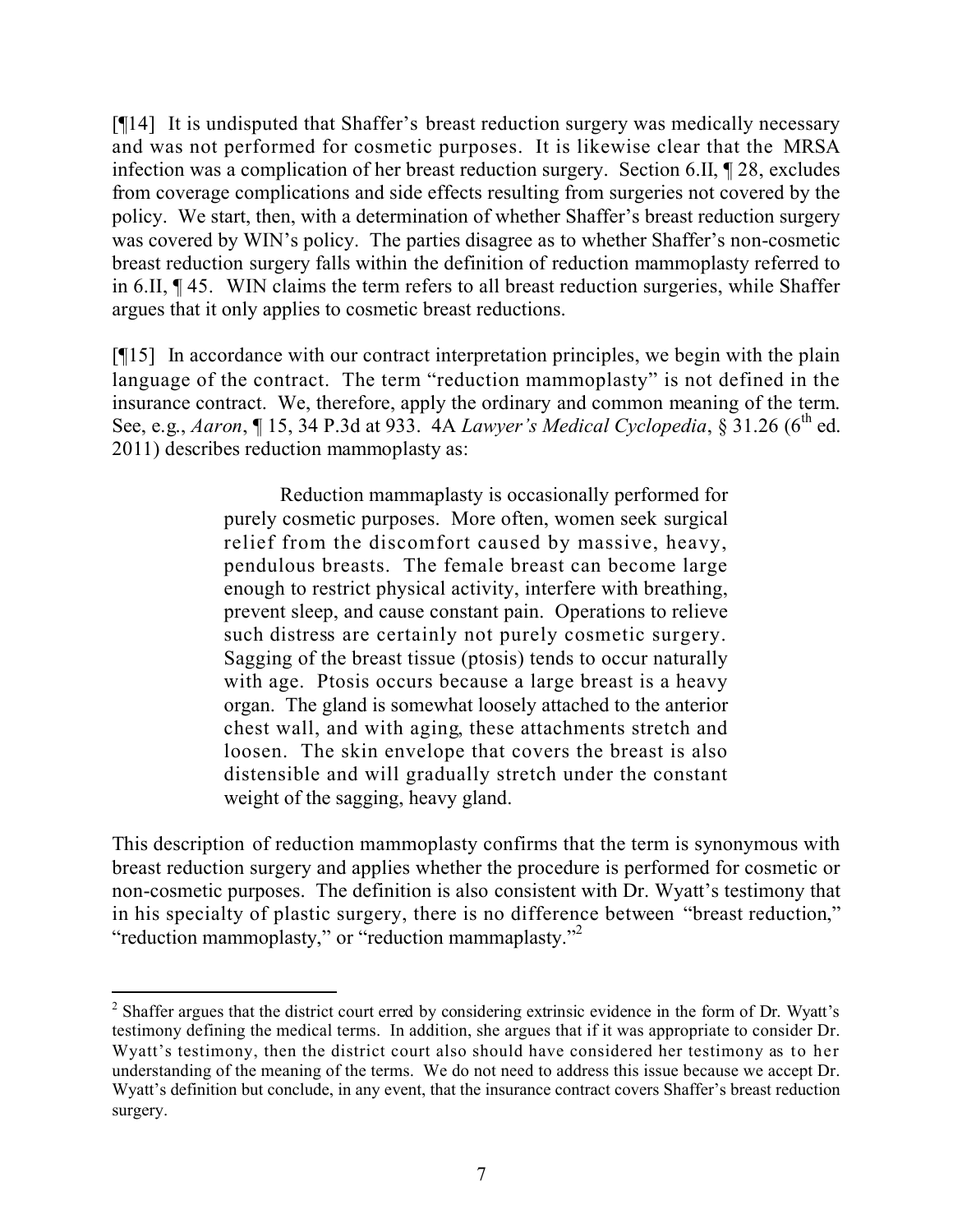[¶16] Applying the ordinary and common meaning of the words used in the insurance contract, we conclude that Shaffer's breast reduction surgery fell within the definition of "reduction mammoplasty." Consequently, if Section 6, Part II simply stated that mammoplasty reduction was "excluded," we would agree with the district court that all breast reductions are excluded from coverage under the policy. However, the contractual language states that reduction mammoplasty is either "not covered or *subject to limitations*," without specifying which of those alternatives applies. The district court did not consider the effect of the "subject to limitations" language.

[¶17] Our rules of contract interpretation require us to give effect to each word if possible, and we "strive to avoid construing a contract so as to render one of its provisions meaningless, because each provision is presumed to have a purpose." *Scherer v. Laramie Reg'l Airport Bd.*, 2010 WY 105, ¶ 11, 236 P.3d 996, 1003 (Wyo. 2010) (citing *Wyoming Game & Fish Comm'n v. Mills Co.,* 701 P.2d 819, 822 (Wyo.1985)). Thus, we cannot ignore the contractual language that states that coverage for reduction mammoplasty may be subject to limitations, as opposed to excluded altogether.

[¶18] Looking at the contract as a whole, we note that Section 6.I, ¶ 23, excludes coverage for cosmetic procedures and specifically refers to breast reductions. This would seem to be a limitation on coverage of reduction mammoplasty as contemplated by Section 6.II, ¶ 45. However, WIN argues that ¶ 23 should not be considered when interpreting Section 6.II's "subject to limitations" language because that language only pertains to limitations specifically stated within Section 6.II. The problem with WIN's argument is Section 6.II. does not state that the "subject to limitations" language is restricted to limitations set out in that section. Looking at the contract as whole, it makes no sense to disregard the limitations set out in Section 6.I., when interpreting the "subject to limitations" language in Section 6.II.

[¶19] If, as WIN advocates (and the district court decided), Section 6.II, ¶ 45, is meant to exclude all reduction mammoplasty (whether cosmetic or not), then it would not be necessary to include the specific exclusion of cosmetic breast reductions in Section 6.I, ¶ 23. The district court's interpretation renders that part of ¶ 23 meaningless, in violation of our rules of contract interpretation. *Scherer,* ¶ 11, 236 P.3d at 1003. The only interpretation which gives effect to both §§ 6.I, ¶ 23, and 6.II, ¶ 45, is that coverage for reduction mammoplasty is not wholly excluded but, rather, coverage is limited to noncosmetic breast reduction surgeries.

[¶20] Furthermore, even if we were to find an ambiguity in the contract language, our precedent would require a ruling in favor of Shaffer. Where insurance contracts are drawn so as to be ambiguous and uncertain and require construction, the contract will be construed liberally in favor of the insured and strictly against the insurer. Consequently, if the contract is fairly susceptible of two constructions, the one favorable to the insured will be adopted. *Aaron*, ¶ 15, 34 P.3d at 933.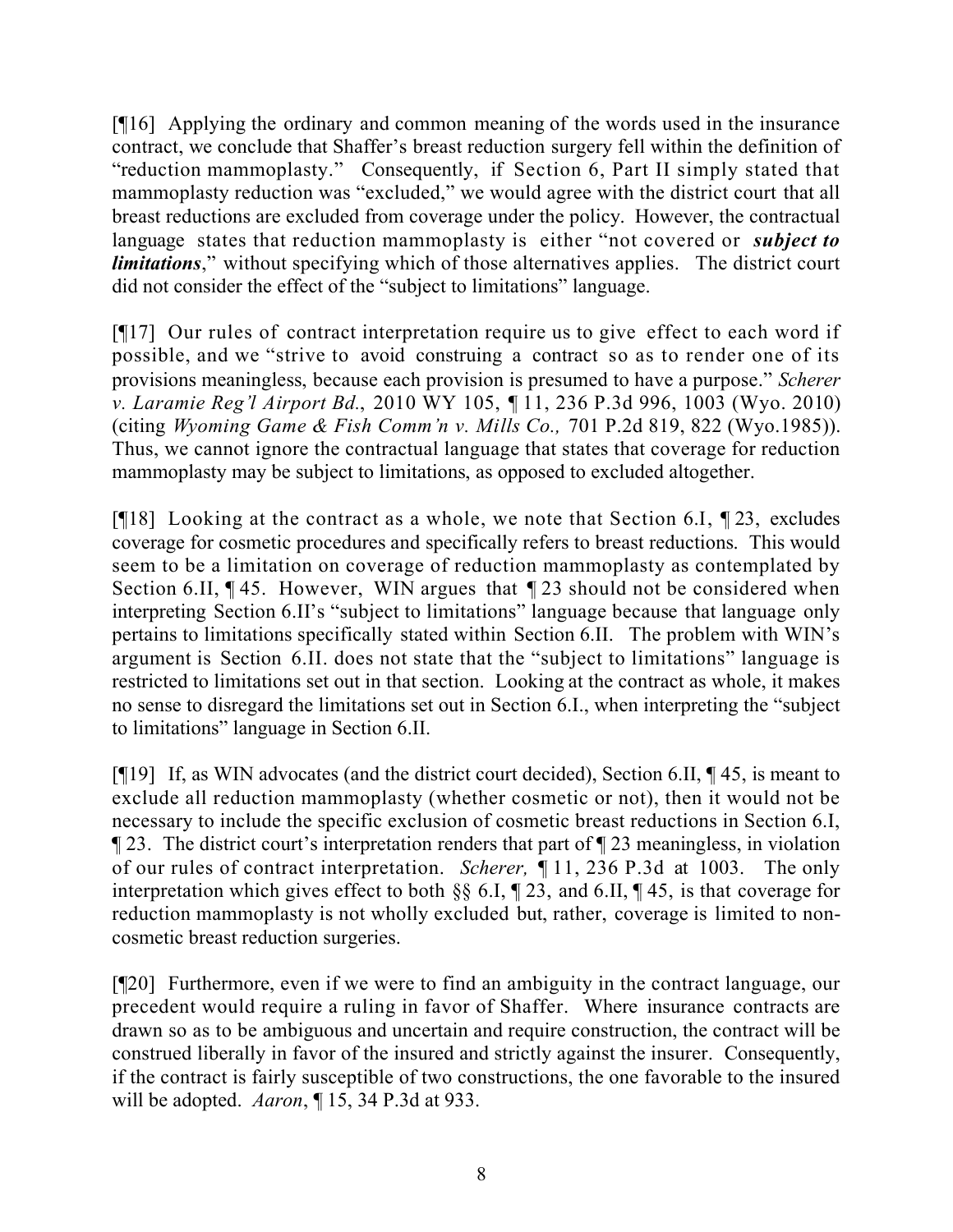## **CONCLUSION**

[¶21] We hold that the district court erred in granting summary judgment to WIN. Indeed, we conclude that based upon the evidence in the record, much of it submitted by WIN, Shaffer is entitled to summary judgment on her claims for the treatment of her MRSA infection. Our ruling on this issue is dispositive, so we do not need to address the parties' other arguments. The bad faith claim remains as an issue to be resolved.<sup>3</sup>

[¶22] The district court's summary judgment order is reversed, and we direct that the district court enter summary judgment in favor of Shaffer on her claims for treatment of her MRSA infection. In addition, we remand this matter to the district court for further proceedings to dispose of all other remaining issues/claims.

 $\overline{a}$ 

<sup>3</sup> Both parties discuss in their briefs the facts surrounding WIN's various notifications to Shaffer that it would not cover her breast reduction surgery and her actual knowledge of WIN's position on the matter. These facts do not have any bearing on our interpretation of the contractual language. They may, however, be relevant in future proceedings on Shaffer's bad faith claim.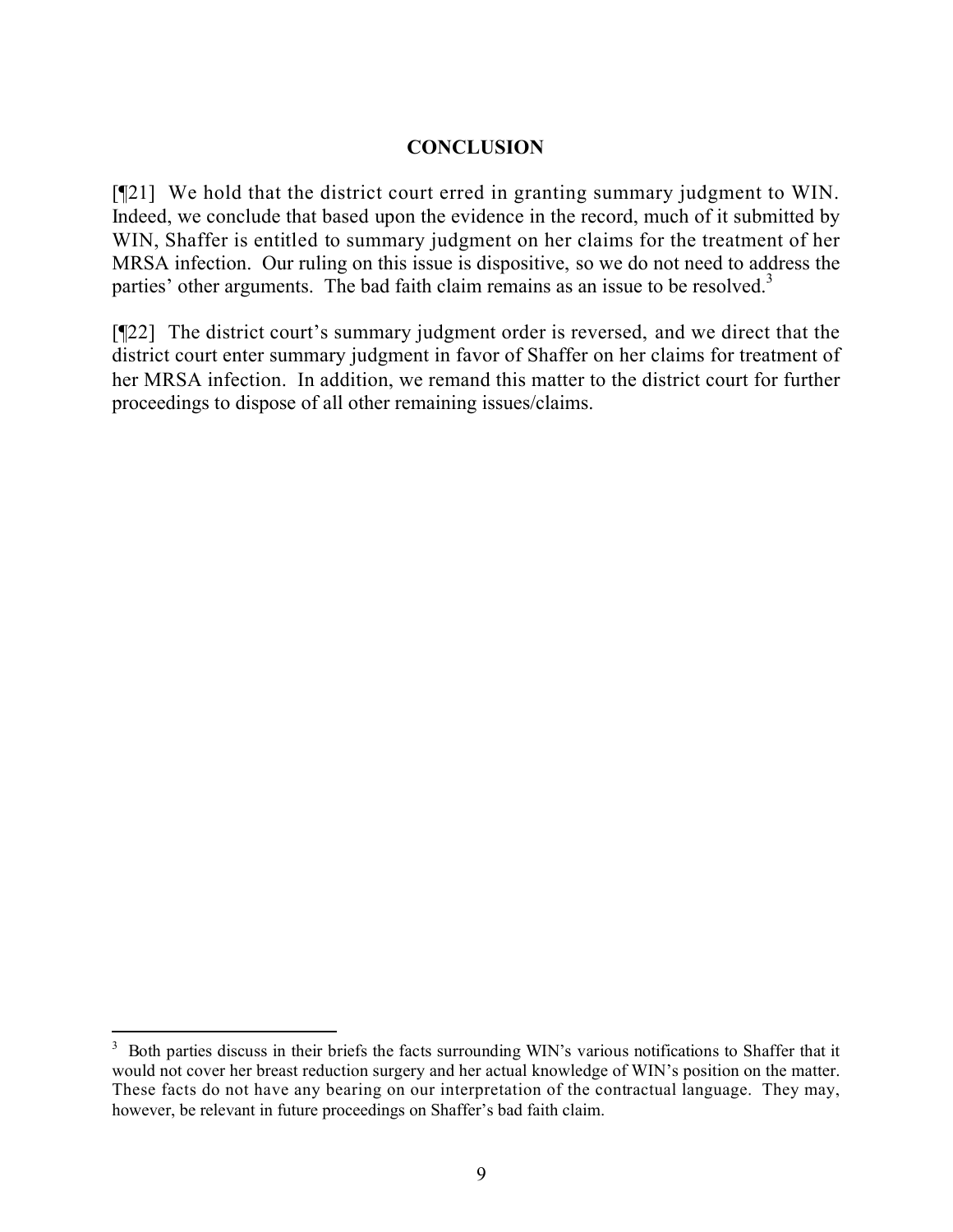**GOLDEN,** Justice**,** dissenting, in which **VOIGT,** Justice**,** joins.

[¶23] I join Justice Voigt's dissenting opinion and write separately to record a few additional thoughts about resolution of this appeal.

[¶24] In my study of the issues in this appeal, I have come across a substantial body of interesting, scholarly literature on the subject of the readability of insurance contracts, including health insurance contracts, similar to the one in this case. In that literature there appears to be broad agreement among those law professors, treatise authors, and commentators active in this area of the law that health insurance contracts are contracts of adhesion. As one commentator states it:

> Health insurance contracts have historically been recognized as contracts of adhesion. As such, the terms of health insurance contracts are never fully discussed between the parties. In the case of individual market health insurance policies, the contract is always "off the rack." It is sold "as is" with no negotiation. **In the case of group-based health insurance policies, the kind of health insurance an employee might obtain from her employer, for example, the ability to meaningfully negotiate terms is negligible. While there may appear to be some room for negotiation by the employer (the entity actually purchasing the insurance)** and some variability as to terms (e.g., cost-sharing components, such as copayments and deductibles, and network requirements), **in reality, there is no opportunity for significant bargaining as to standard terms**. Thus, regardless of the source of one's health insurance, there is severely limited opportunity for negotiation as to the standard terms of the health insurance contract.

John Aloysius Cogan, Jr., *Readability, Contracts of Recurring Use, and the Problem of Ex Post Judicial Governance of Health Insurance Policies*, 15 Roger Williams U. L. Rev. 93, 101 (2010) (emphasis added). Appellee's health insurance policy is such a groupbased policy.

[¶25] An initial question for me in my study of the issues in this appeal was whether the Court's interpretation of this adhesive health insurance policy is a question of law or a question of fact. It is clear that the interpretation of an ordinary, arms-length negotiated contract is a fact question concerning the parties' intent (think "meeting of the minds"/mutual assent). I would not use that standard here; rather, I'm inclined to accept the thesis that the interpretation of this adhesive health insurance contract is a legal question. *See* Hon. Randall H. Warner, *All Mixed Up About Contract: When Is Contract*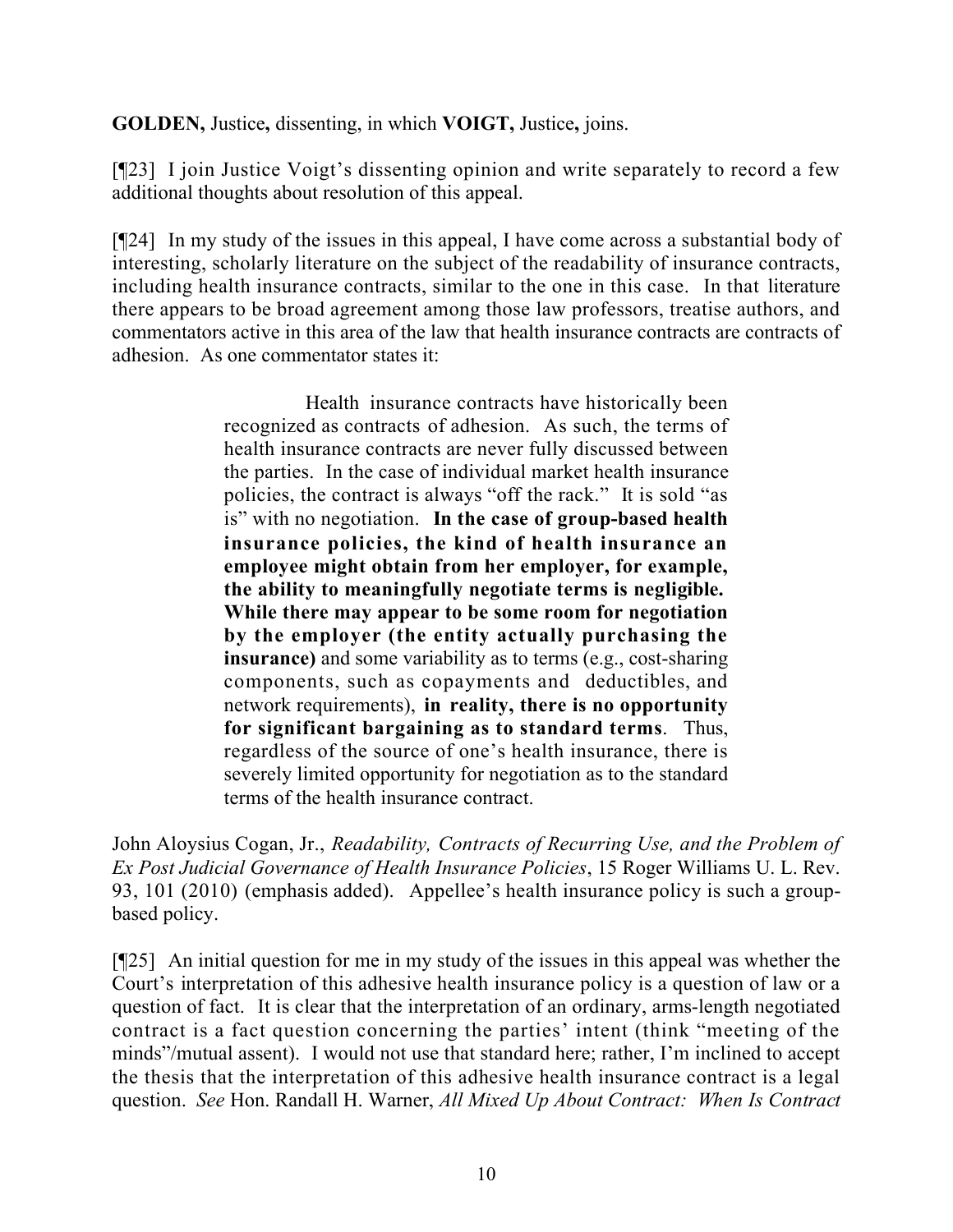*Interpretation a Legal Question and When Is It a Fact Question*, 5 Virginia L. & Bus. Rev. 81, 84 (2010). I would treat the interpretation of this health insurance policy in the same way the Court treats the interpretation of a statute as a question of law. *Id*. at 93. About our interpretation of statutes, we have said:

> In interpreting statutes, our primary consideration is to determine the legislature's intent. All statutes must be construed *in pari materia* and, in ascertaining the meaning of a given law, all statutes relating to the same subject or having the same general purpose must be considered and construed in harmony. Statutory construction is a question of law, so our standard of review is de novo. We endeavor to interpret statutes in accordance with the legislature's intent. We begin by making an inquiry respecting the ordinary and obvious meaning of the words employed according to their arrangement and connection. We construe the statute as a whole, giving effect to every word, clause, and sentence, and we construe all parts of the statute *in pari materia*. When a statute is sufficiently clear and unambiguous, we give effect to the plain and ordinary meaning of the words and do not resort to the rules of statutory construction. Moreover, we must not give a statute a meaning that will nullify its operation if it is susceptible of another interpretation.

> Moreover, we will not enlarge, stretch, expand, or extend a statute to matters that do not fall within its express provisions. Only if we determine the language of a statute is ambiguous will we proceed to the next step, which involves applying general principles of statutory construction to the language of the statute in order to construe any ambiguous language to accurately reflect the intent of the legislature. If this Court determines that the language of the statute is not ambiguous, there is no room for further construction. We will apply the language of the statute using its ordinary and obvious meaning.

*Ball v. State ex rel. Workers' Safety & Comp. Div.*, 2010 WY 128, ¶ 29, 239 P. 3d 621, 629-30 (Wyo. 2010) (internal citations omitted).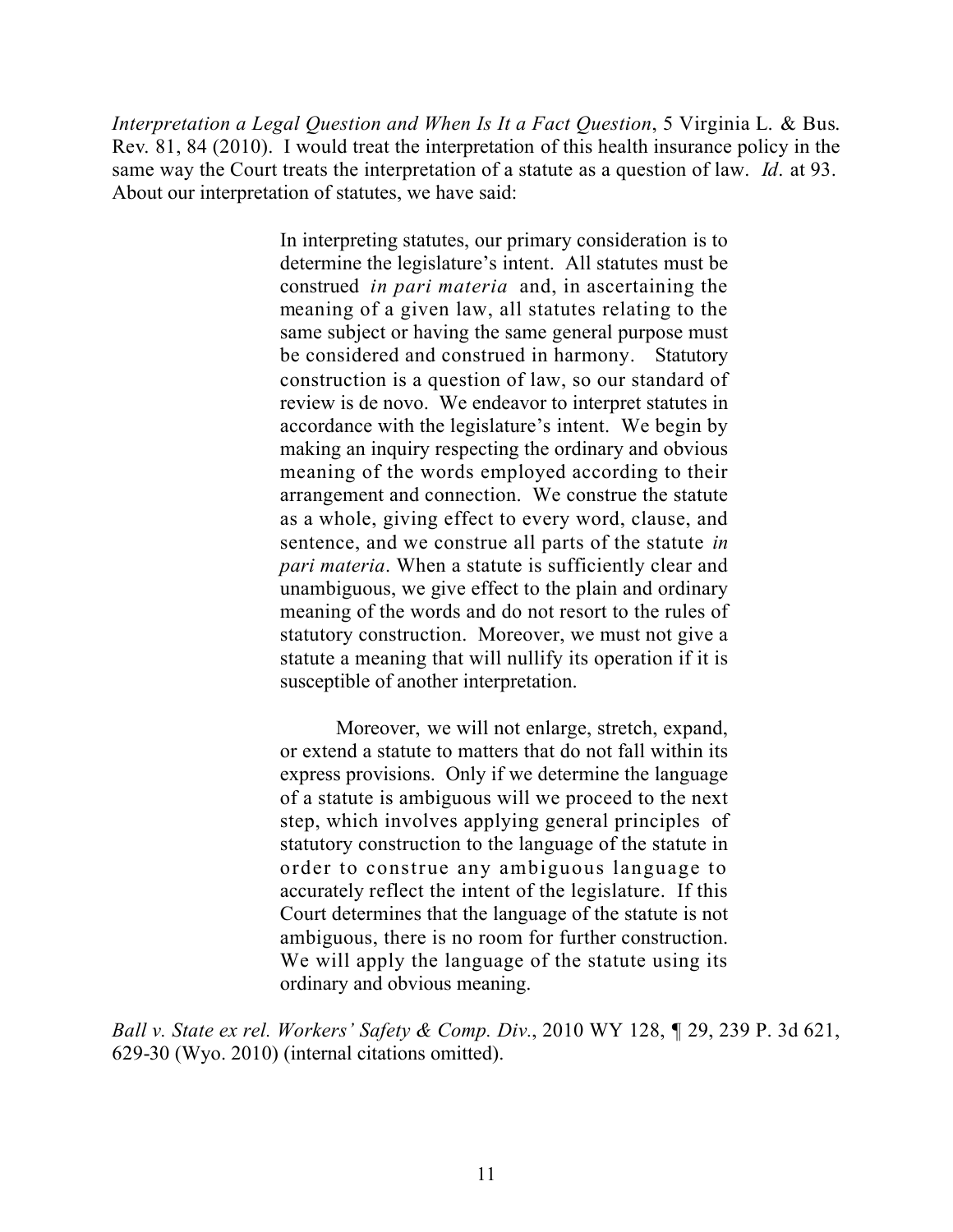[¶26] In this health insurance coverage dispute, we are asked whether the contract covers medical services for treating complications arising from a medically necessary reduction mammoplasty. I agree with the majority that the term "reduction mammoplasty" is synonymous with the term "breast reduction surgery" as these terms appear in this contract. From this point forward, I will use the term "reduction mammoplasty" for simplicity sake.

[¶27] I think all agree that the contract does not include cosmetic reduction mammoplasty as a covered service: Section 6, Part I (Covered Services – Description of Plan Benefits), Paragraph 23, Reconstructive Surgery, Not Covered: Cosmetic surgery – Reduction mammoplasty. I think all agree that the contract does not include medical services for complications arising from services excluded by the contract: Section 6, Part II (Covered Services – Benefit Plan Exclusions and Limitations), Paragraph 28. In light of the above provisions, I think all agree that the contract does not include medical services for complications arising from cosmetic reduction mammoplasty.

[¶28] What we are looking for in this contract is whether medical services for complications arising from **medically necessary** reduction mammoplasty are included as a **covered service**. In Section 5, Part I (Obtaining Plan Benefits – Overview of Benefits), it is stated that a member is entitled to receive "Covered Services as described in Section 6" "subject to the terms, conditions, limitations and Exclusions of this Section 5 and Exclusions contained in the Benefit Plan." In Section 5, Part II (Obtaining Plan Benefits – Overview of Direct Benefits), it is stated that a member is entitled to receive "Covered Services specified in Section 6" if certain requirements are satisfied, the pertinent ones for our discussion being "1) The Covered Services are medically necessary" and "6) No Exclusion or limitation applies to the Covered Services."

[¶29] I would now go to Section 6 of the contract, entitled Covered Services, to see whether medical services for complications arising from medically necessary reduction mammoplasty are included as a covered service. The first words one sees under the heading of Section 6 are these:

## **Section 6**

## **Covered Services**

All benefits are subject to plan limitations and exclusions as defined in Section 6(II). **Services that are not specifically identified in this Section are not a covered benefit**. [Emphasis added.]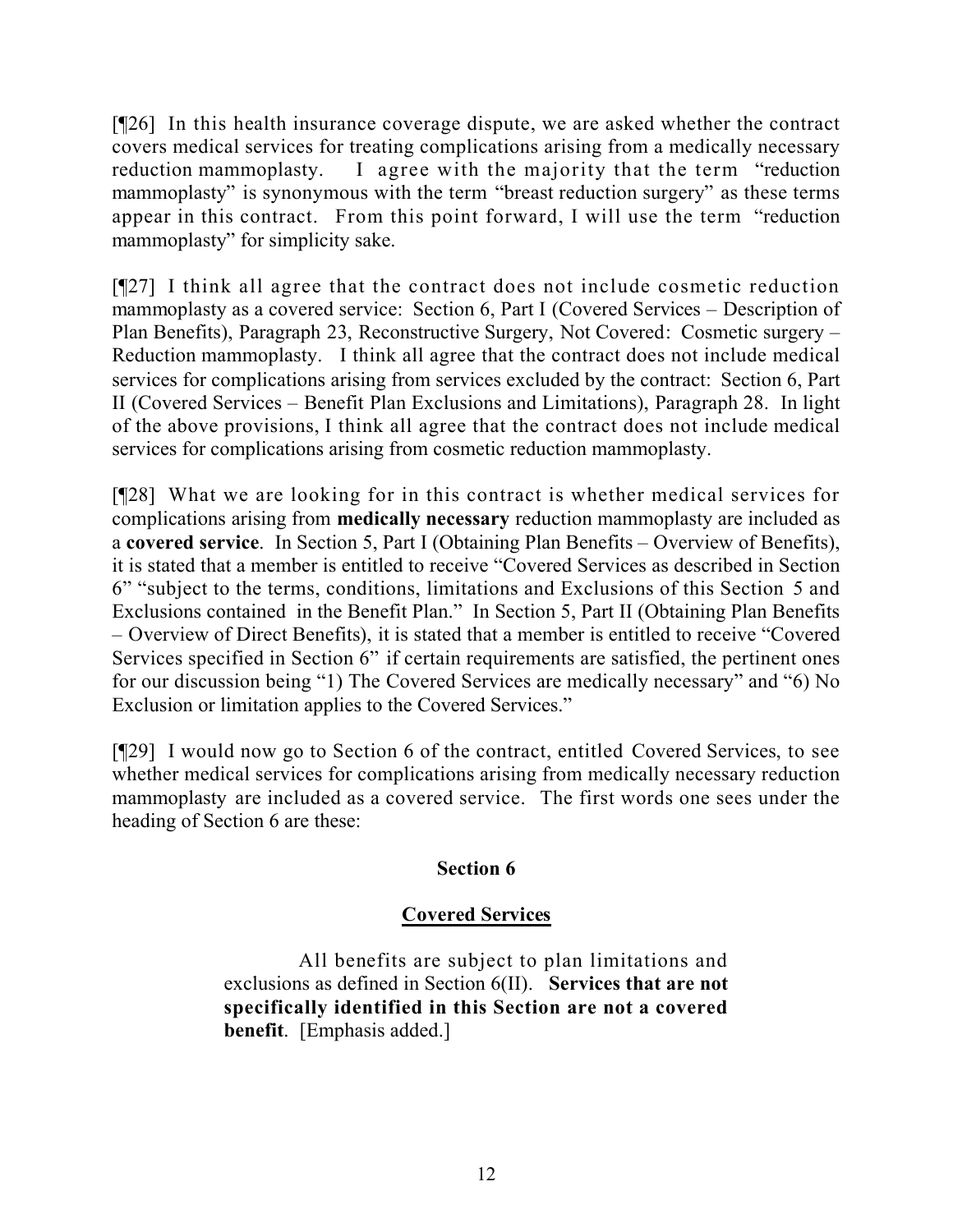The emphasized language tells one that medical services for complications arising from medically necessary reduction mammoplasty must be specifically identified in Section 6 in order to be a covered service.

[¶30] Section 6 consists of two parts. Part I is entitled DESCRIPTION OF PLAN BENEFITS. Under that heading are thirty-two numbered paragraphs. One does not find "medical services for complications arising from medically necessary reduction mammoplasty" in any of those numbered paragraphs. In particular, one does not find those medical services in Paragraph 23, entitled RECONSTRUCTIVE SURGERY, which does cover all stages of breast reconstruction surgery following a mastectomy in identified instances, and which does not cover cosmetic reduction mammoplasty.

[¶31] Part II of Section 6 is entitled BENEFIT PLAN EXCLUSIONS AND LIMITATIONS, and the introductory sentence applicable to each of the ensuing forty-six numbered paragraphs states "The following services are not covered or are subject to limitations." Among the ensuing forty-six numbered paragraphs, several are of interest for our discussion. Paragraph 28 states: "For complications . . . arising from services, procedures, or treatments excluded by this policy." Paragraph 35 states: "Non-emergent or pre-operative days of Confinement **unless approved as Medically Necessary** by the Plan" (emphasis added). Paragraph 44 states: "Any Health Care Service that is not a covered service regardless of the recommendation or order by a Participating or Non-Participating Provider." Paragraph 45 simply states: "Reduction mammoplasty."

[¶32] The plain meaning of the introductory sentence applicable to each of the ensuing forty-six numbered paragraphs, "The following services are not covered or are subject to limitations," is that if there is no wording of limitation within the numbered paragraph in question, then that particular medical service listed in that numbered paragraph is a service not covered by the contract. If, however, there is wording of limitation within the numbered paragraph in question, then that particular medical service listed in that numbered paragraph is a medical service covered by the contract to the extent of the particular limitation. In the case of Paragraph 45 (Reduction mammoplasty), there is no wording of limitation, and, therefore, that medical service is not covered by the contract. As it is excluded by the contract, Paragraph 28, mentioned above, states that medical services for complications arising from reduction mammoplasty are not covered by this contract. In Paragraph 35, mentioned above, the significance of the explicit wording of limitation "unless approved as Medically Necessary by the Plan" is that it demonstrates that Appellee knows how to designate a particular medical service as medically necessary, and, in the case of the medical service for reduction mammoplasty in Paragraph 45, it plainly chose not to so designate.

[¶33] Just as one does not find coverage for "medically necessary reduction mammoplasty" in Section 6, Part I, of the contract, one also does not find coverage for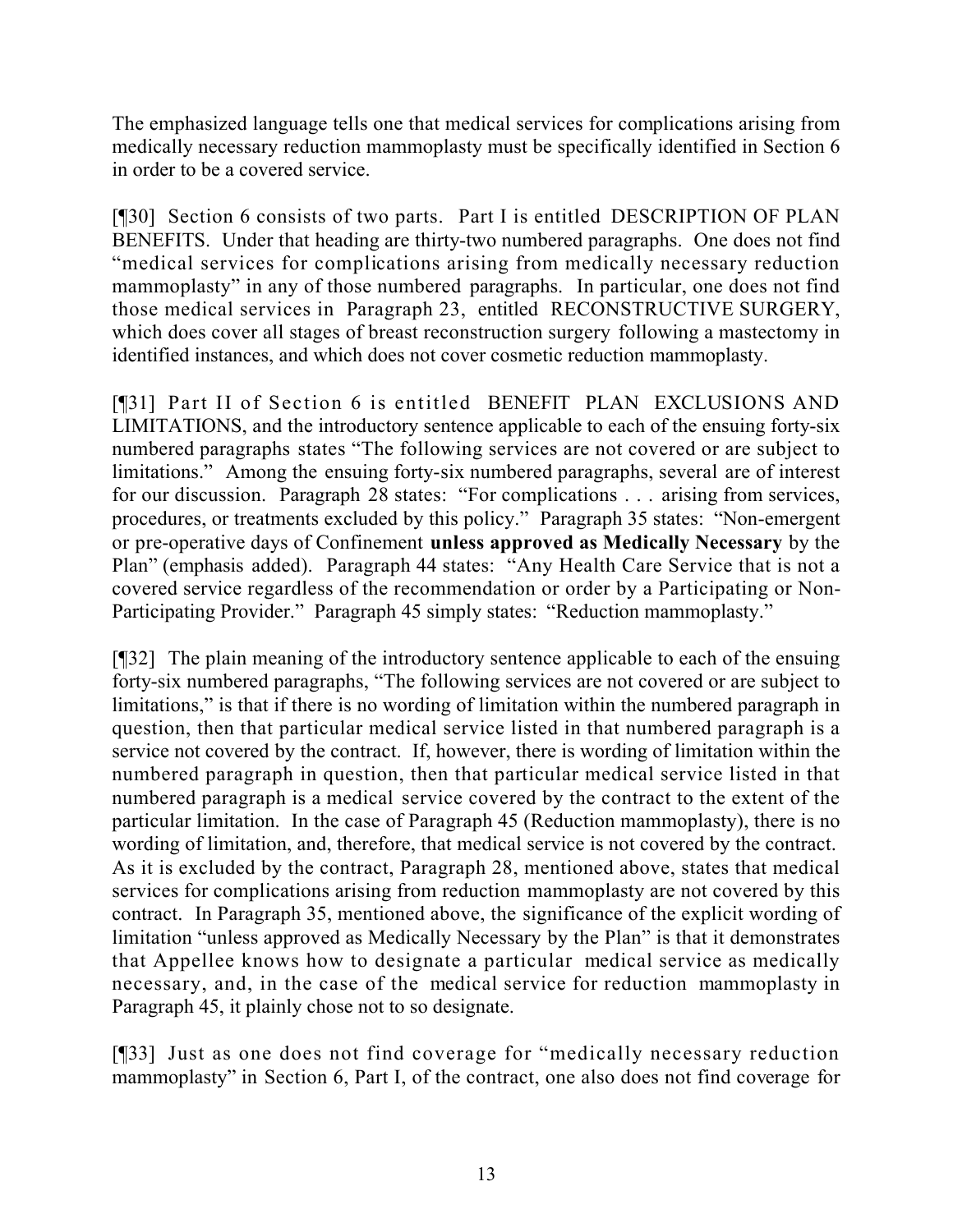those particular medical services in Section 6, Part II. It is important to recall the introductory sentence of Section 6, applicable to both Parts I and II:

> Services that are not specifically identified in this Section are not a covered benefit.

[¶34] In summary, the relevant provisions of this health insurance contract are sufficiently clear and unambiguous, and I would give effect to the plain and ordinary meaning of the words. In my view, I do not find in this contract any provision that **specifically identifies** medical services for treating complications arising from a medically necessary reduction mammoplasy as a covered benefit. Accordingly, I would affirm the decision of the district court.